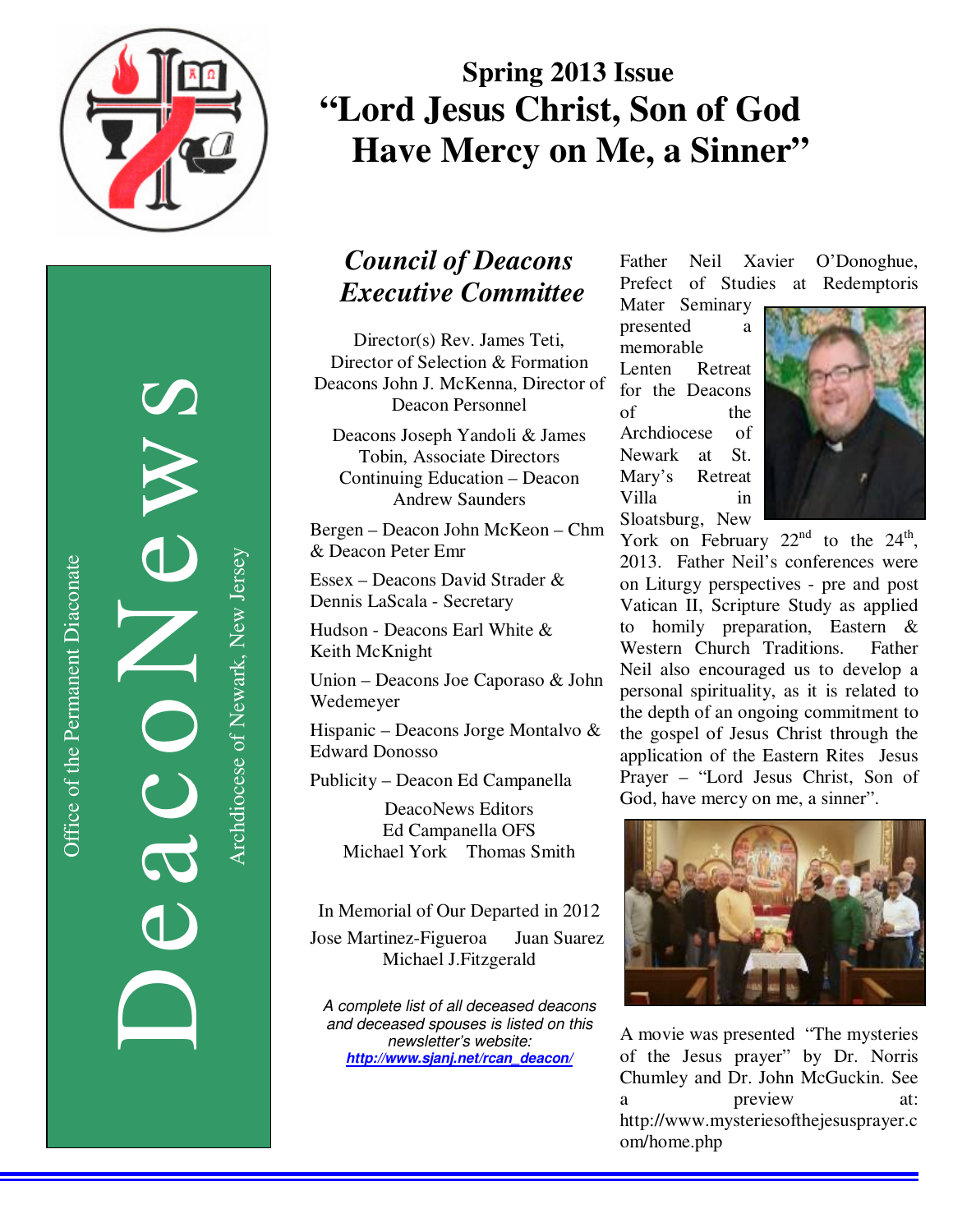**DeacoNews Spring 2013 Issue http://sjanj.net/rcan\_deacon Archdiocese of Newark** 

### *The Lenten Retreat St. Mary's Villa*  (Continued from page 1)

There was a superb opportunity during the retreat, with the assistance of Fr.<br>Paolo Tanzini, to receive the Tanzini, to receive the Sacrament of Reconciliation, and reflect together on the conferences presented by Fr. Neil.

We also had plenty of time to renew our friendships, make new ones, and discuss our efforts in ministry and in







our communities as we reach out to others. We also had ample time to enjoy the wonderful meals provided by the nuns of The Sister Servants of Mary Immaculate and their attentive staff.

On Sunday we walked "up the mountain" as we celebrated a Holy Adoration Hour benediction and Holy Mass with Fr. Neil.



"As we rejoice in this yearly season of grace, and ponder the mysteries of Easter, grant, Lord, that our joy may be completed by seeing them fulfilled in our lives. Through our Lord Jesus Christ, your Son, who lives and reigns with you and the Holy Spirit, one God, for ever and ever." (Closing prayer 3/9/13 Universalis Liturgy of the Hours Morning Prayer)

> *Catholic Men's Commission 2013*  **"Walk by Faith"**



(photo by Catholic Advocate)

This year's Catholic Men's Commission "Walk by Faith" was held on Saturday**, March 2, 2013** at Seton Hall University. Once again, there was free admission to all Deacons attending. The Archdiocese of Newark has developed the Men's Commission to offer a structure of fellowship and support to deepen men's faith and relationship with Jesus Christ; to help guide their roles in their families, in the Church, and in society as men of God and men for others. This March  $2<sup>nd</sup>$  meeting

was a large-scale public gathering introduced by Msgr Doran and featured prominent speakers including: Michael Barber PhD from The Great John Paul Catholic University on "Overcoming Temptation", Richard Moore on "Forgiveness" – he was blinded as a child by a British soldier and a very inspirational witness by Thomas Smith (a former Mormon and Baptist preacher).. We had the opportunity to experience the Sacrament of Reconciliation, a Holy Hour with a beautifully heartrending procession of the Blessed Sacrament, Benediction. The conference concluded with the celebration of Mass with Archbishop John J Myers. JCD, DD.

### *Deacon Michael J. Fitzgerald Enters Eternal Life*

Deacon Michael J. Fitzgerald, 81, of Bogota, entered eternal life on February 23, 2013. He was born to Mary and Michael Fitzgerald in New York City on February 15, 1932. Michael was a devotional man who touched the hearts and lives of countless people. He moved to Bogota in 1960, where he became a leader of church and community, immersing himself in numerous community organizations such as; ambulance corps, Bogota Baseball Organization, St. Joseph's Bogota Basketball Program and CYO track, and as a member of the Juvenile Conference Committee. He supported the ideals of social activism and was a great influence in this regard. Michael was ordained a Deacon of the Archdiocese of Newark in 1995 and lovingly served as Deacon at St. Joseph Church for 18 years. He was also the leader of the church's folk group, lector, and leader of song, Parish Council president, and Extraordinary Minister of Holy Communion.. He spearheaded the initiation of the Adoration Chapel, and

2